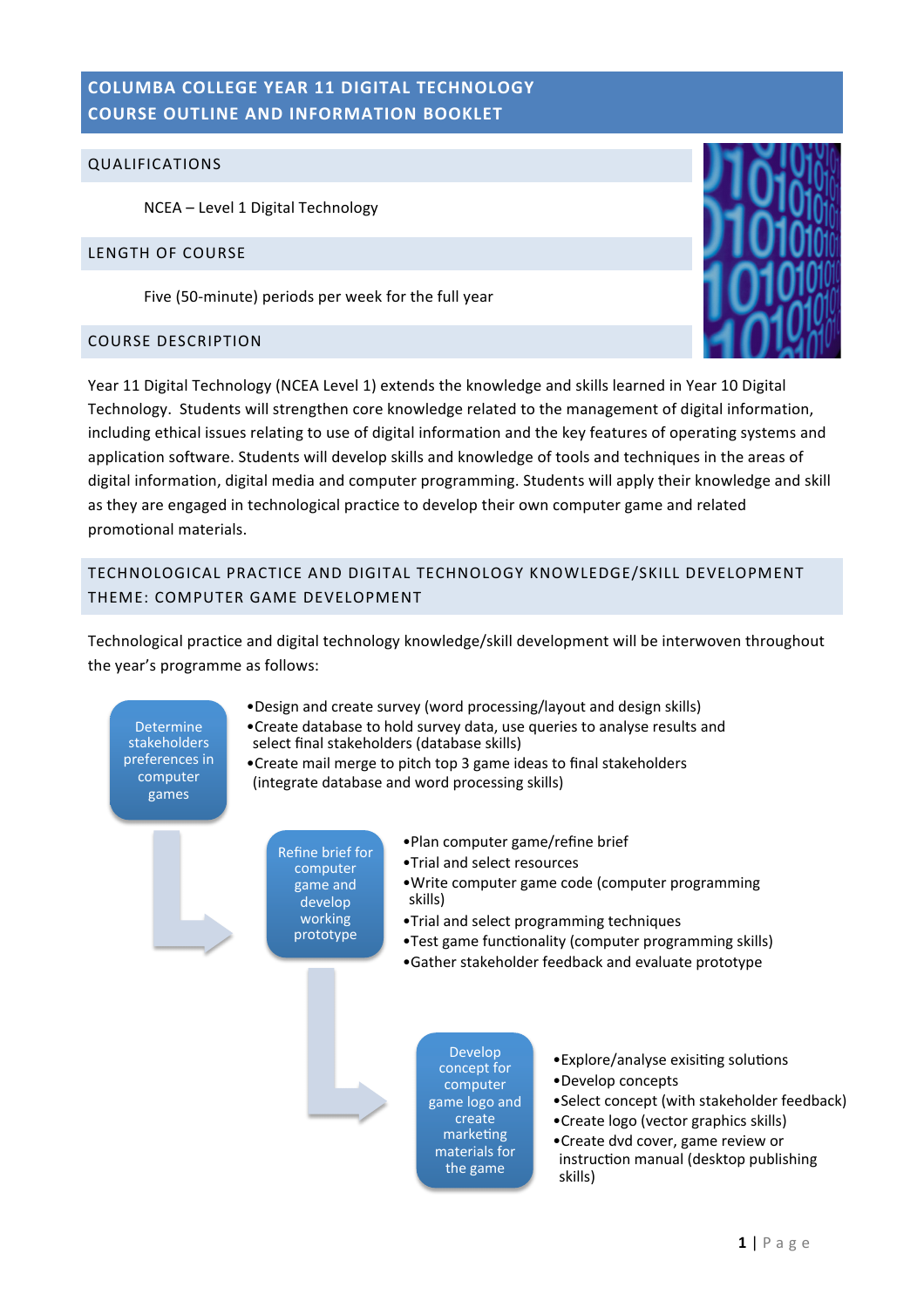## LEARNING/ACHIEVMENT OBJECTIVES

#### DIGITAL TECHNOLOGY LEARNING OBJECTIVES:

 $\Diamond$  Demonstrate understanding of basic concepts of information management Students will:

- understand the purpose of using efficient and effective file management procedures (including management of threats to data) and implement these procedures in the management of their own digital information.
- identify and describe the key features of operating systems and understand the role of operating systems in range of common devices (desktops, laptops, game consoles, cell phones, etc.)
- identify and describe the key features of a range of application software packages and justify why particular application software is most suitable for a given task.
- **Example 1** demonstrate an understanding of how application software and operating system software interact both in general and in the context of development of their own outcomes.
- describe ethical issues related to the management of digital information.

 $\sqrt{2}$  Implement a digital information outcome

*Students will:*

- **E** apply techniques which demonstrate efficiency in both word processing and database applications to create an outcome which meets a set of specifications.
- **Example 1** ensure the accuracy of an outcome through the implementation of data integrity and testing procedures.
- demonstrate the ability to efficiently combine data between word processing and database applications.
- **Example 3** describe commonly accepted document design principles and apply those principles when developing digital information outcomes.
- **EX demonstrate adherence to ethical guidelines when developing digital information outcomes.**

 $\sqrt{2}$  Implement a digital media outcome

*Students will:*

- **E** apply techniques which demonstrate efficiency in both vector drawing and desktop publishing software applications to create an outcome which meets a set of specifications.
- **Example 1** ensure the accuracy of an outcome through the implementation of data integrity and testing procedures.
- **Example 1** demonstrate the ability to effectively combine media between vector graphics and desktop publishing applications.
- **Example 3** describe commonly accepted document design principles and apply those principles when developing digital media outcomes.
- **EX demonstrate adherence to ethical guidelines when developing digital media outcomes.**

## $\sqrt{2}$  Construct a computer program

*Students will:*

- create a computer program that includes multiple data types, expressions, sequence, selection and iteration control structures and uses input from keyboard or mouse events to meet a set of specifications.
- **Example 1** ensure the accuracy of the program through the implementation of thorough testing procedures.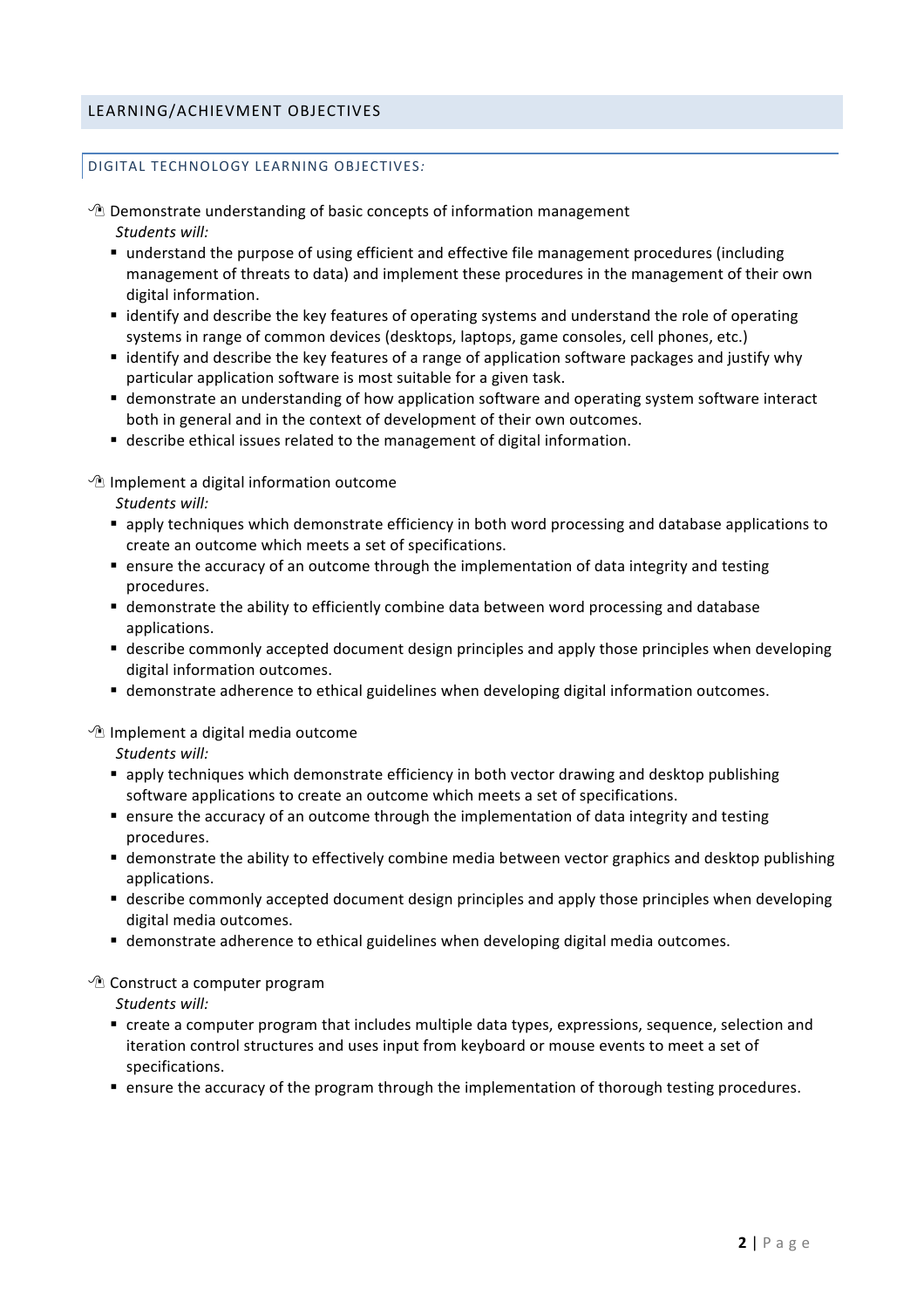## GENERIC TECHNOLOGY ACHIEVEMENT OBJECTIVES:

- $\supset$  Brief Development (N.B. not summatively assessed) *Students will:*
	- use stakeholder feedback to inform decision making.
	- refine a given brief based on research (including stakeholder feedback) and conceptual development.
	- use a brief to guide development of an outcome and to evaluate the outcome's fitness for purpose.
- $\supset$  Outcome Development and Evaluation

Students will:

- use research, analysis and trialling to inform selection of resources, tools and techniques for developing an outcome.
- **E** apply tools and techniques to produce an outcome (prototype) which is fit for purpose.
- **Example 2** evaluate an outcome's fitness for purpose based on the specifications of a brief, testing in situ and stakeholder feedback.
- $\supset$  Conceptual Design Development (N.B. not summatively assessed) *Students will:*
	- Use various forms of modelling to as appropriate to the outcome (e.g. layout sketches, mock-ups, storyboards, flow charts, diagrams).
	- **F** research and analyse existing solutions to develop design ideas.
	- **Example 2** develop concept sketches based on research into existing solutions and to meet specifications.
	- select concepts using stakeholder feedback and evaluation against specifications.

## KEY COMPETENCY LEARNING OBJECTIVES:

- **H** Managing Self *Students will:* 
	- **Example 1** demonstrate independence by using self-directed problem-solving when encountering issues relating to solution development.
	- $\blacksquare$  use resources effectively and efficiently when developing outcomes.
	- **n** meet deadlines and milestones in projects.
	- $\blacksquare$  recognize the importance of appropriate/ethical use of technologies.
	- use an appropriate data management strategies in organisation of both digital and non-digital work.
- **B- Relating to Others Students will:** 
	- acknowledge and incorporate different viewpoints (stakeholder, teacher, others)
	- $\blacksquare$  be adaptable and open to new ideas, with feedback on outcomes
- **B** Participating and Contributing *Students will:* 
	- **Provide evaluation and reflection on others' work**
- $\rightarrow$  Using Language, Symbols and Texts *Students will:* 
	- Use software to design, create and export language symbols and text
	- **EX Communicate effectively using a variety of forms and mediums (visual diaries, developing models,** written and oral communication with stakeholders)
	- Interpret and transform data
	- Develop and make meaning from codes, language, and symbols specific to the technological context
	- Access and process information to inform an outcome
- **B** Thinking *Students will:* 
	- Use creativity and innovation to create appropriate outcomes
	- Research and analyse other technologists' practice or other situations
	- Develop technological knowledge, make decisions, construct own knowledge
	- **build evaluation and reflection skills**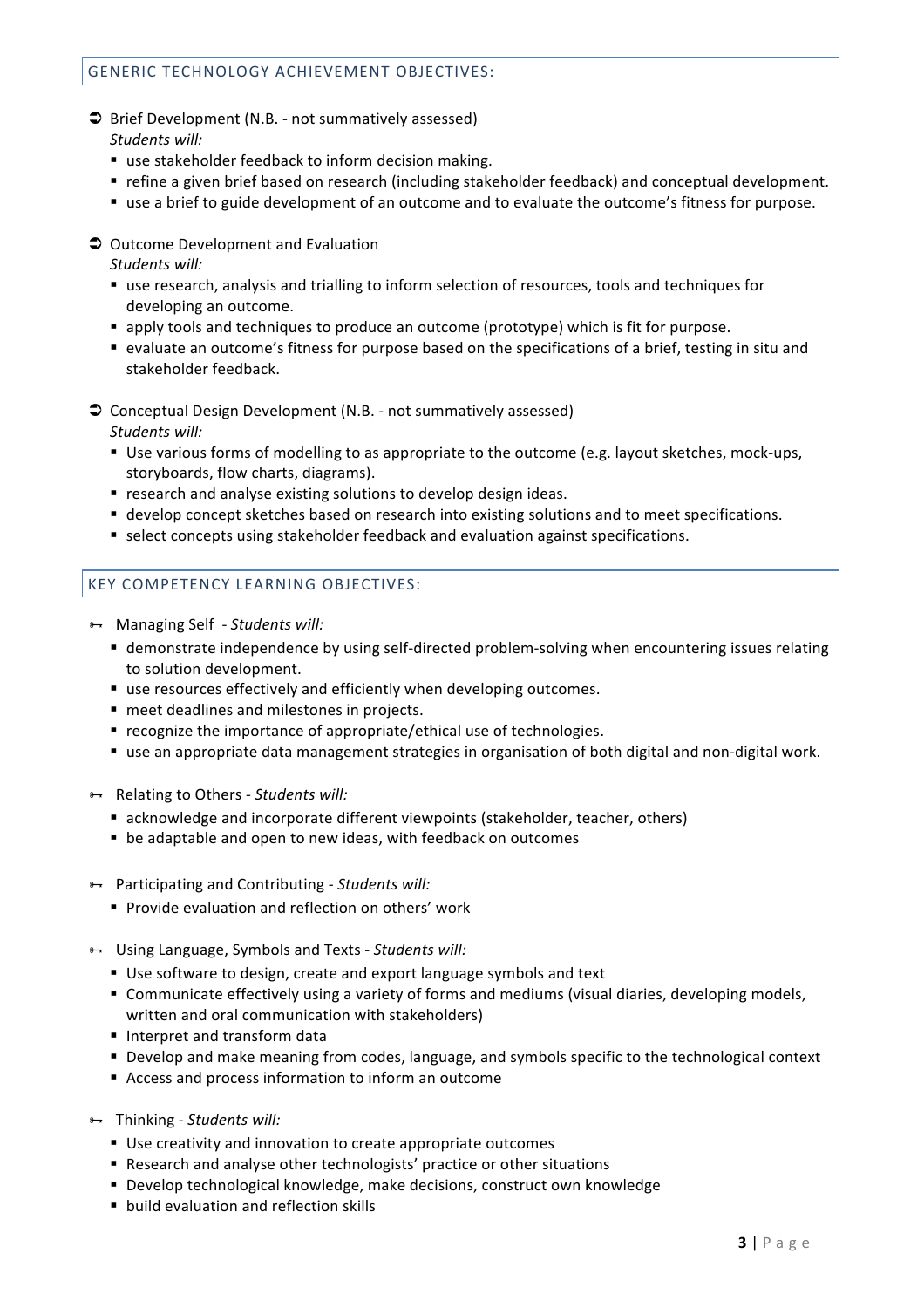### BENEFITS:

Year 11 Digital Technology allows students to develop an excellent foundation of research, design, problem solving and digital technology skills which will complement many areas of tertiary study (Computer Science, Information Science, Design, Business Administration, and Engineering).

#### INTERNAL ASSESSMENT POLICIES AND PROCEDURES

## METHODS AND TIMING

Assessment tasks are portfolio based (research, planning, documentation, creation of final outcome using digital technology skills). Please see the Year Planner and Assessment Schedule below for an overview of the assessment programme. Note: Progress through the course and changes to the school calendar make rigid date setting for internally assessed standards impractical, therefore some flexibility in timings must be *accepted.* Where changes occur to dates, no less than seven days notice will be given.

#### SUBMITTING ASSESSMENTS

Assessments will be submitted for marking on the day due, at the end of the period designated in advance. For the portfolio based tasks, all research, planning, written/printed information should be organized an A4 clear file for marking. Computer files must be copied to the appropriate folder in the Student Drop Boxes (B: Drive).

#### REASSESSMENT/RESUBMISSION OPPORTUNITIES

There will be no reassessment opportunities on Achievement Standards for the class. However, there will be **one** resubmission opportunity. A resubmission will only be offered when a student could achieve a grade if they correct errors or omissions in their work in a short period of time. If the resubmission is not completed by the designated due date, the original grade earned for the standard will be awarded.

## MODERATION

All internal assessments will be marked by your Year 11 Digital Technology teacher. A sample of work will be cross-marked by the other Year 11 Digital Technologies Teacher (i.e. teachers will cross-mark class work to ensure consistency of marking). When necessary, teachers from other schools may be utilised for check marking. Some work may be sent to NZQA for external moderation as required. Samples of students' work will be retained for benchmarking standards from one year to another.

## AUTHENTICITY

Authenticity of your work is of prime importance. Where secondary information is used, referencing and acknowledgement will be required or a **Not Achieved** grade will be awarded. Clear evidence of copying another student's work will lead to a Not Achieved grade. Please refer to the Columba College NCEA/NQF Student handbook for detailed guidelines on authenticity.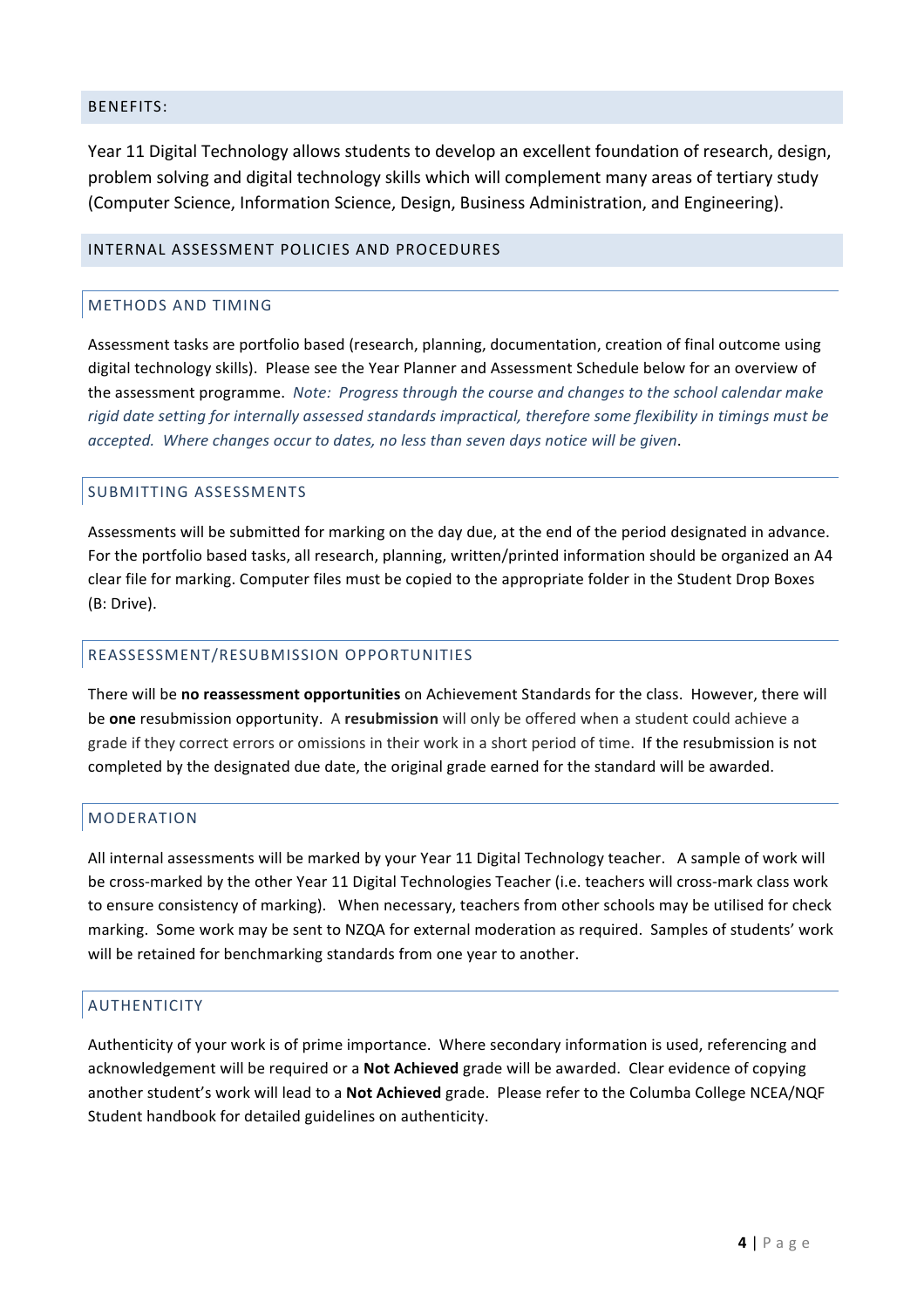# ASSESSMENTS

*Note:* the external achievement standard is a submitted report which is due at the beginning of term 4. There are no external exams.

|                                     | <b>Standard</b>      | Version | <b>Title</b>                                                                     | Level        | <b>Credits</b> |
|-------------------------------------|----------------------|---------|----------------------------------------------------------------------------------|--------------|----------------|
| Internally Assessed<br>Standards    | AS91047<br>(GT 1.4)  | 1       | Undertake development to make a prototype to<br>address a brief                  | 1            | 6              |
|                                     | AS91071<br>(DT 1.41) | 1       | Implement basic procedures to produce a<br>specified digital information outcome | 1            | 4              |
|                                     | AS91073<br>(DT 1.43) | 1       | Implement basic procedures to produce a<br>specified digital media outcome       | 1            | 4              |
|                                     | AS91076<br>(DT 1.46) | 1       | Construct a basic computer program for a<br>specified task                       | 1            | 3              |
| Standards<br>Externally<br>Assessed | AS91070<br>(DT 1.40) | 1       | Demonstrate understanding of basic concepts of<br>information management         | $\mathbf{1}$ | 3              |
|                                     |                      |         | <b>Total Credits</b>                                                             |              | 20             |

## RECORD OF INTERNAL ASSESSMENT GRADES

NAME:

|                                | <b>Standard</b>      | <b>Credits</b> | <b>Title</b>                                                                        | Grade | <b>Signature</b> |
|--------------------------------|----------------------|----------------|-------------------------------------------------------------------------------------|-------|------------------|
| Internal Achievement Standards | AS91047<br>(GT 1.4)  | 6              | Undertake development to make a<br>prototype to address a brief                     |       |                  |
|                                | AS91071<br>(DT 1.41) | 4              | Implement basic procedures to<br>produce a specified digital information<br>outcome |       |                  |
|                                | AS91073<br>(DT 1.43) | 4              | Implement basic procedures to<br>produce a specified digital media<br>outcome       |       |                  |
|                                | AS91076<br>(DT 1.46) | 3              | Construct a basic computer program<br>for a specified task                          |       |                  |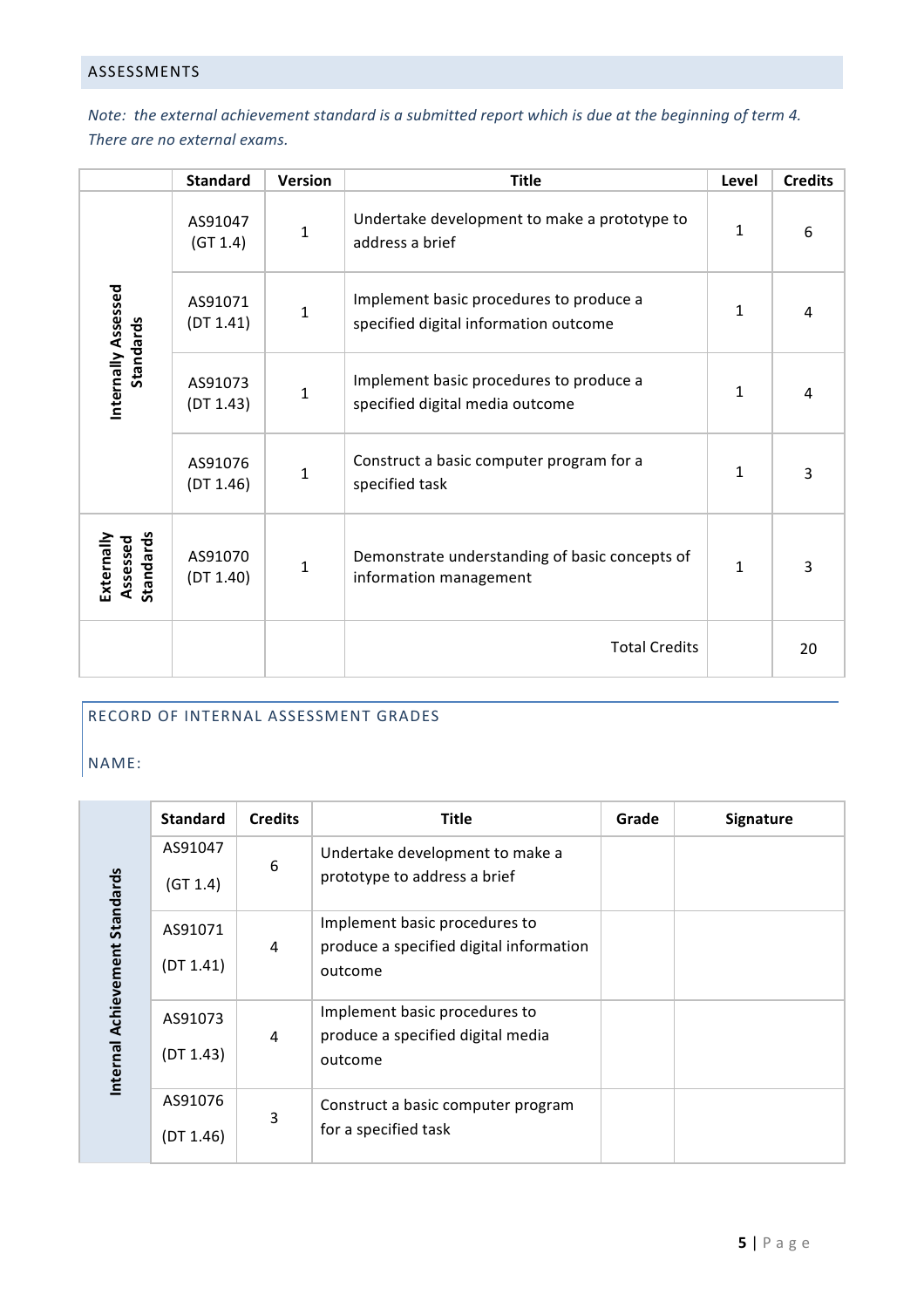# YEAR 11 DIGITAL TECHNOLOGY YEAR PLANNER **THEME – COMPUTER GAMES**

#### OVERVIEW

Throughout the year, you will be gathering evidence in your visual diary and e-diary of the knowledge and skills you are developing in the areas of Digital Information, Programming and Computer Science, Digital Media and the Technological Development Process. Your visual diary and e-diary will be collected throughout the year for both formative checkpoint marking and summative internal assessment marking. Therefore, it is important that you start from the beginning of the year keeping good notes in your visual diaries/e-diary including:

- **E** Concept knowledge
- Skills learned (including screen shots of your process)
- **Analysis of how or why you use certain tools/techniques when creating an outcome**
- **IDEAS**, brainstorms
- **E** Sketches, doodles
- **Storyboards**

The external assessment for the course (DT 1.40) will be a submitted report at the end of the year which presents the knowledge and understandings you have developed throughout the year in Basic Concepts of Information Management. You will create an e-diary to document these concepts during Term One and continually add to the document throughout Terms Two and Three. You will then consolidate your knowledge into a report for external submission at the beginning of Term Four.

The theme for this year will be "Computer Games". All work for assessment will centre on the development of your own computer game product. During the year you will:

- Create a survey to determine computer game preferences amongst potential stakeholders, using your word processing knowledge and skills (DT 1.41/GT 1.4).
- " Create a database of the information you collect from your survey of potential stakeholders in order to analyse their game preferences and select your final stakeholders, using your database knowledge and skills (DT 1.41/GT 1.4).
- Create a mail-merged document which presents three final game ideas based on your research to your final stakeholders, combining your word processing and database knowledge and skills (DT  $1.41/GT$   $1.4$ ).
- Plan out your computer game and refine your game brief (GT 1.4).
- **•** Develop a computer game prototype to meet the needs of your brief through trialling, testing and stakeholder consultation, using your computer programming skills (DT 1.46) and your knowledge of the outcome development process (GT 1.4).
- Develop your own computer game logo and marketing materials for your computer game using your vector graphics skills and your knowledge of document design and layout (DT 1.43).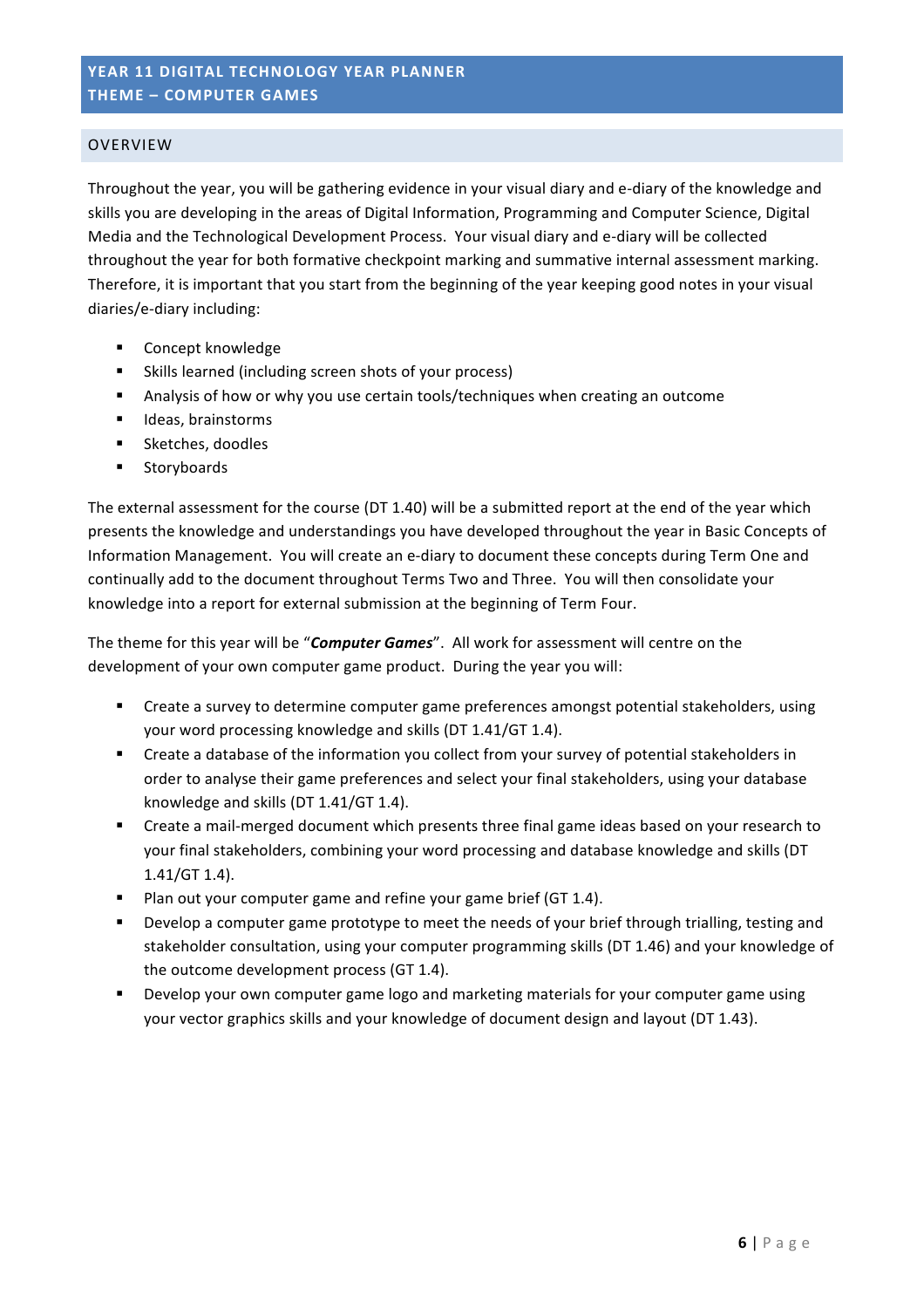| <b>Basic Concepts of Information Management</b>                                                                                                                                                                                                              | <b>Implement Basic Procedures in Digital Information</b>                                                                                                                                                                                                                                                                                                                                                                                                       |  |  |
|--------------------------------------------------------------------------------------------------------------------------------------------------------------------------------------------------------------------------------------------------------------|----------------------------------------------------------------------------------------------------------------------------------------------------------------------------------------------------------------------------------------------------------------------------------------------------------------------------------------------------------------------------------------------------------------------------------------------------------------|--|--|
| (AS 1.40)                                                                                                                                                                                                                                                    | (AS 1.41)                                                                                                                                                                                                                                                                                                                                                                                                                                                      |  |  |
| Operating system software - Key Features<br>Application software (Word Processing and<br>Database)<br>Ethical issues related to information<br>٠<br>management (privacy, security)<br>Purpose and conventions of file<br>$\bullet$                           | <b>Word Processing</b><br>$\bullet$<br>Purpose of WP, key features, how to improve<br>efficiency and accuracy<br>Document design principles (C.R.A.P.)<br>$\bullet$<br>Basic typography<br>$\bullet$                                                                                                                                                                                                                                                           |  |  |
| management procedures and use of<br>storage devices.<br>Threats to data<br>Comparing and contrasting the use of<br>different file types for different purposes<br>(e.g. pdf, doc, docx, odt, accdb)                                                          | Applying page formatting features<br>$\bullet$<br>Applying paragraph formatting<br>$\bullet$<br>Creating customised styles<br>$\bullet$<br><b>Customised headers/footers</b><br>٠<br>Creating a table of contents based on custom styles<br>$\bullet$<br>Section breaks<br>$\bullet$<br>Advanced table formatting<br>$\bullet$                                                                                                                                 |  |  |
| Undertake development to make a prototype                                                                                                                                                                                                                    | Creating a mail merge with a database<br>٠                                                                                                                                                                                                                                                                                                                                                                                                                     |  |  |
| to address a brief (AS 1.4)                                                                                                                                                                                                                                  |                                                                                                                                                                                                                                                                                                                                                                                                                                                                |  |  |
|                                                                                                                                                                                                                                                              | <b>Database</b>                                                                                                                                                                                                                                                                                                                                                                                                                                                |  |  |
| Research into computer games<br>preferences of stakeholders (e.g. genre,<br>theme, length, lives, levels)<br>Selection of key stakeholders from a<br>$\bullet$<br>wider group of stakeholders<br>Using stakeholder feedback to develop<br>game concept ideas | Purpose of databases, uses of databases, key<br>$\bullet$<br>terminology and features<br>Creating flat file database structures<br>$\bullet$<br>Creating tables and setting and modifying field<br>$\bullet$<br>properties including name, data type, size and<br>format<br>Entering, editing and deleting records<br>$\bullet$<br>Creating user input forms<br>$\bullet$<br>Creating and using filters, queries and sorts to<br>retrieve relevant information |  |  |

| Week    | <b>Topic Focus</b>                                                                                                                                                                                                                                                                                                            |                                              |
|---------|-------------------------------------------------------------------------------------------------------------------------------------------------------------------------------------------------------------------------------------------------------------------------------------------------------------------------------|----------------------------------------------|
| $1 - 3$ | <b>Skill Development:</b> Document Design and Word Processing<br>Operating Systems: Key features, school/home devices with OS<br><b>Application Software:</b> Word processors<br><b>Ethical Issues:</b> Sharing files, file permissions<br>File types: doc, docx, odt, pdf<br>File management: Threats to data                |                                              |
|         | <b>Week 3: Visual Diary Checkpoint</b>                                                                                                                                                                                                                                                                                        |                                              |
| $4 - 7$ | <b>Skill Development: Database</b><br><b>Operating Systems:</b> MAC OS & Windows and databases applications<br><b>Application Software: Databases</b><br><b>Ethical Issues:</b> Data stored in databases/privacy<br>File types: .accdb, mdb, mdf, myd, odb<br><b>File management:</b> Backing up data/importance in databases | management, backup procedures<br><b>Eile</b> |
|         | <b>Week 7: Visual Diary Checkpoint</b>                                                                                                                                                                                                                                                                                        |                                              |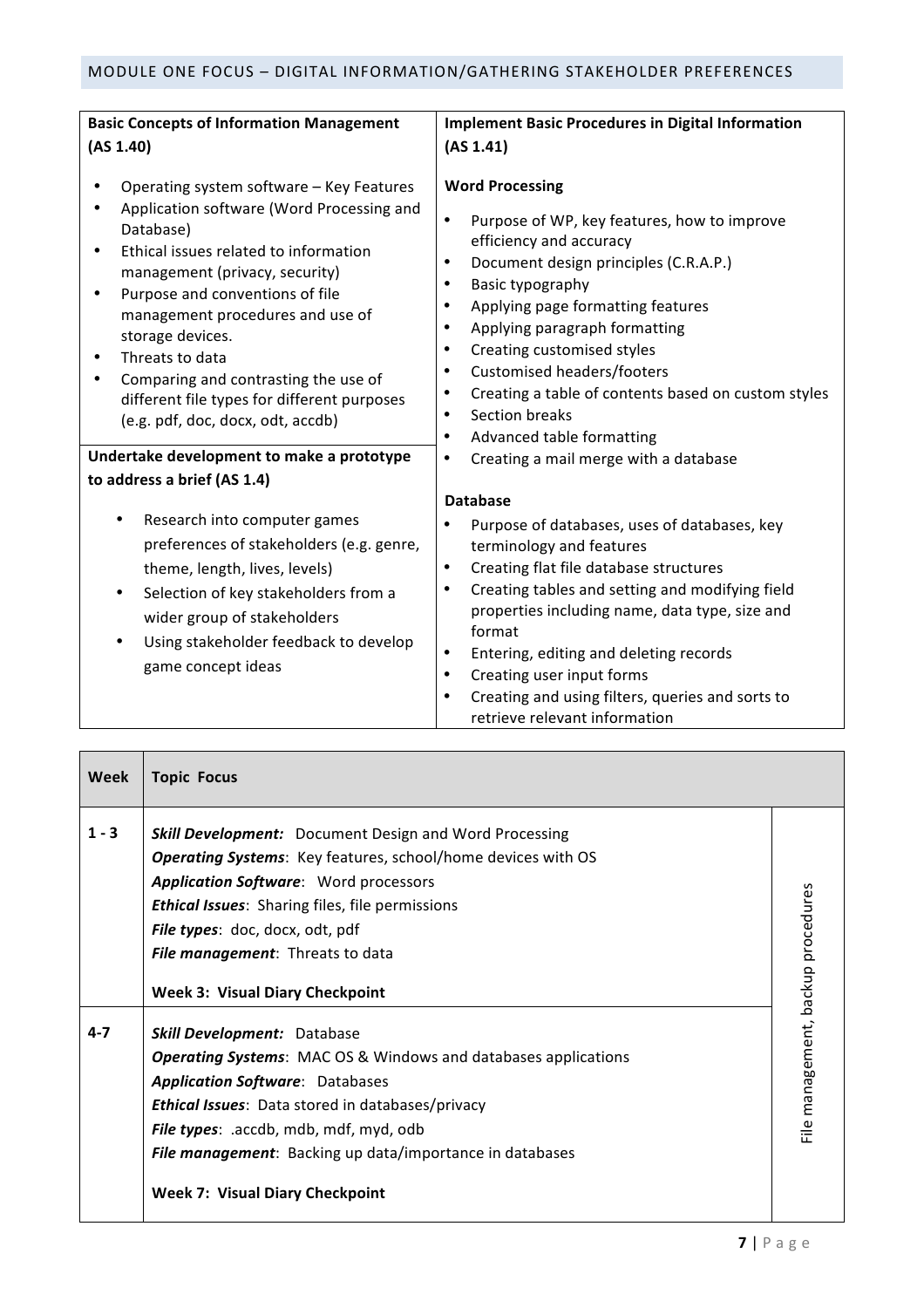| Week     | <b>Topic Focus</b>                                                                                                                                                                                                                                                                                                                                                                                                                                                                                                                                                                              |  |  |  |  |
|----------|-------------------------------------------------------------------------------------------------------------------------------------------------------------------------------------------------------------------------------------------------------------------------------------------------------------------------------------------------------------------------------------------------------------------------------------------------------------------------------------------------------------------------------------------------------------------------------------------------|--|--|--|--|
| $8 - 10$ | Assessment (DT 1.41) - Portfolio submission which includes:                                                                                                                                                                                                                                                                                                                                                                                                                                                                                                                                     |  |  |  |  |
|          | a survey asking Year 11 students questions about their game preferences<br>a database to store the information collected from the survey<br>a mail merge document which presents your top three game ideas to your final<br>stakeholders<br>Documentation of the process for planning, designing and creating the survey,<br>$\bullet$<br>database and mail merged "game ideas" document which demonstrates key<br>aspects of the knowledge, techniques and testing procedures used to create<br>the documents & database. This will consist of concept planning, screen shots,<br>annotations. |  |  |  |  |

## MODULE TWO FOCUS - COMPUTER PROGRAMMING/DEVELOPING A GAME PROTOTYPE

| <b>Basic Concepts of Information Management</b>                                                                                                                                                                                                                                                                                                                                                                                                                                                                                                                                            | Construct a basic computer program for a specified                                                                                                                                                                                                                                                                                                                                                                                                                                                                                                               |  |  |  |
|--------------------------------------------------------------------------------------------------------------------------------------------------------------------------------------------------------------------------------------------------------------------------------------------------------------------------------------------------------------------------------------------------------------------------------------------------------------------------------------------------------------------------------------------------------------------------------------------|------------------------------------------------------------------------------------------------------------------------------------------------------------------------------------------------------------------------------------------------------------------------------------------------------------------------------------------------------------------------------------------------------------------------------------------------------------------------------------------------------------------------------------------------------------------|--|--|--|
| (AS 1.40)                                                                                                                                                                                                                                                                                                                                                                                                                                                                                                                                                                                  | task (AS 1.46)                                                                                                                                                                                                                                                                                                                                                                                                                                                                                                                                                   |  |  |  |
| Operating system software - OS for Game<br>Platforms<br>Application software - Programming IDE's (e.g.<br>GameMaker, Scratch, Alice)<br>Ethical issues related game development (e.g.<br>use of sprites, sounds, backgrounds, source<br>code and violence/appropriate content)<br>File naming conventions related to game<br>resources (e.g. spr_monkey, obj_princess) and<br>folder organisation, backups, file compression<br>(e.g. zipping and unzipping resource files)<br>Comparing and contrasting the use of different<br>file types for different purposes (e.g. gmk, gb1,<br>exe) | <b>Computer Programming (GameMaker IDE)</b><br>Resources - Sprites, Rooms, Backgrounds,<br>Sounds, Objects<br>Event driven programming - Events and Actions<br>Object instances<br>User interaction (key press and mouse events)<br>Variables and types<br>$\bullet$<br>Programming movement - understanding X, Y<br>screen co-ordinates<br>Object depth<br>Randomisation<br>Assignment and expressions<br><b>Conditional logic</b><br><b>Collision detection</b><br>٠<br>Sequence, selection, iteration<br>Platform views,<br>Incremental testing and debugging |  |  |  |
| Undertake development to make a prototype (AS 1.4)                                                                                                                                                                                                                                                                                                                                                                                                                                                                                                                                         |                                                                                                                                                                                                                                                                                                                                                                                                                                                                                                                                                                  |  |  |  |
| Develop game design concept (game idea, environment, objects, controls, storyboard, sequence<br>$\bullet$<br>diagrams, interface look, game goals) based on stakeholder feedback<br>Refine brief based on design concept                                                                                                                                                                                                                                                                                                                                                                   |                                                                                                                                                                                                                                                                                                                                                                                                                                                                                                                                                                  |  |  |  |

- Trial/Select resources
- Develop prototype, implement brief, trialling of techniques
- Test prototype including stakeholder testing and feedback
- Finalise prototype
- Evaluate fitness for purpose against brief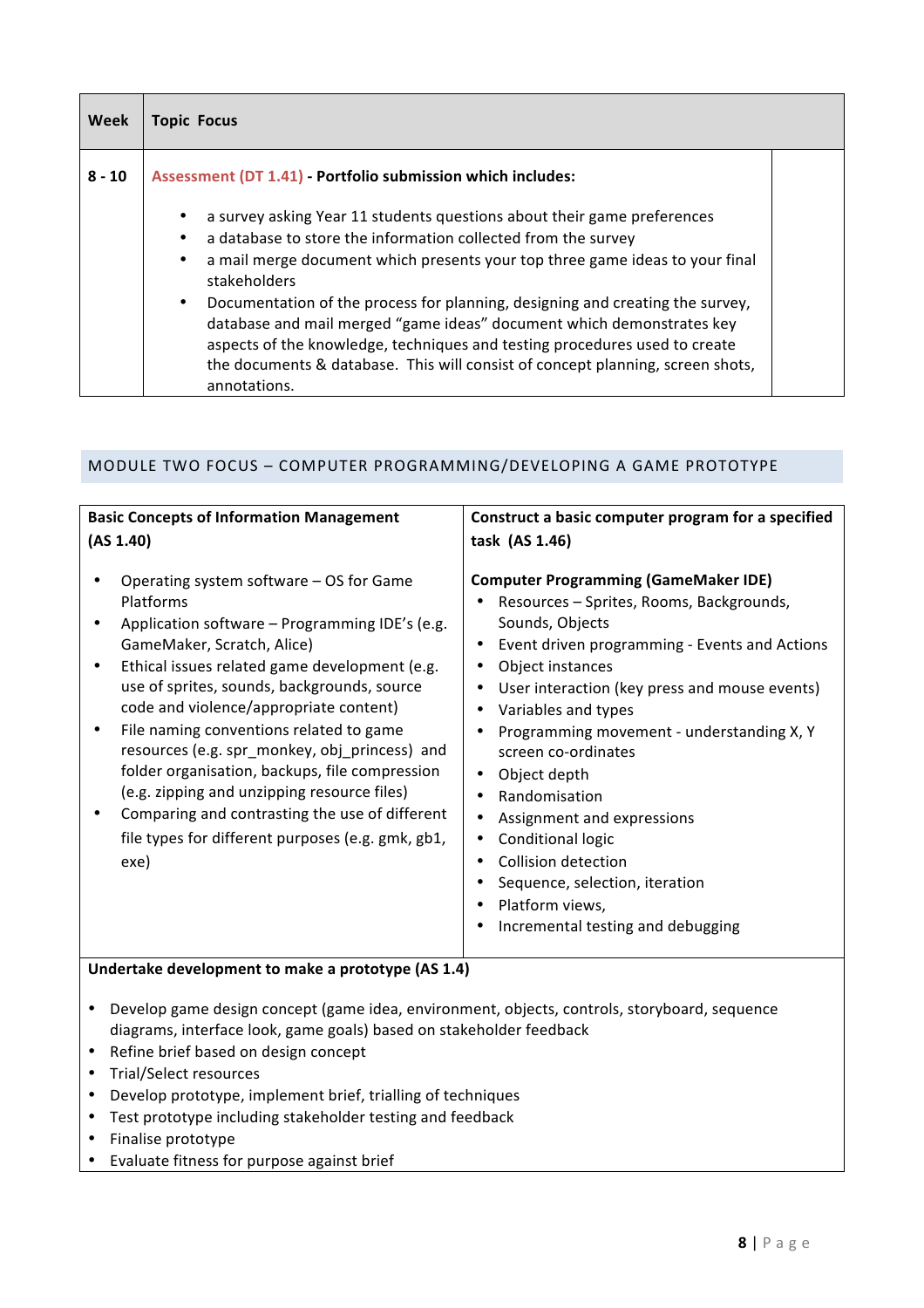| <b>Week</b> | <b>Topic Focus</b>                                                                                                                                                                                                                                                                                                                                                                                                                                     |                                    |  |  |  |
|-------------|--------------------------------------------------------------------------------------------------------------------------------------------------------------------------------------------------------------------------------------------------------------------------------------------------------------------------------------------------------------------------------------------------------------------------------------------------------|------------------------------------|--|--|--|
| $1 - 6$     | Skill Development: Computer programming<br><b>Operating Systems: OS for Game Platforms</b><br>Application Software: Programming IDE's - GameMaker, Scratch, Alice<br>Ethical Issues: Use of resources and code, appropriateness of content in games<br>File management: Creating automatic game backups, conventions for naming<br>resources (e.g. spr monkey, obj princess) and folder organisation, file compression<br>File types: .gmk, .gb1, .exe |                                    |  |  |  |
| 7           | Game Development Process - Techlink Case Study: Sidhe Interactive                                                                                                                                                                                                                                                                                                                                                                                      |                                    |  |  |  |
|             | http://www.techlink.org.nz/Case-studies/Technological-practice/ICT/sidhe-                                                                                                                                                                                                                                                                                                                                                                              |                                    |  |  |  |
|             | interactive/index.htm                                                                                                                                                                                                                                                                                                                                                                                                                                  | File management, backup procedures |  |  |  |
|             | Pre-assessment task - Create game design document                                                                                                                                                                                                                                                                                                                                                                                                      |                                    |  |  |  |
|             | • Target Demographic of the Game/Stakeholders                                                                                                                                                                                                                                                                                                                                                                                                          |                                    |  |  |  |
|             | • Game Idea and Environment                                                                                                                                                                                                                                                                                                                                                                                                                            |                                    |  |  |  |
|             | <b>Game Resources</b>                                                                                                                                                                                                                                                                                                                                                                                                                                  |                                    |  |  |  |
|             | <b>Story Board</b>                                                                                                                                                                                                                                                                                                                                                                                                                                     |                                    |  |  |  |
|             | Flowchart                                                                                                                                                                                                                                                                                                                                                                                                                                              |                                    |  |  |  |
|             | Final brief                                                                                                                                                                                                                                                                                                                                                                                                                                            |                                    |  |  |  |
|             | <b>Week 7: Visual Diary Checkpoint</b>                                                                                                                                                                                                                                                                                                                                                                                                                 |                                    |  |  |  |
| $8 - 11$    | Assessment (DT 1.46 and GT 1.4) - Portfolio submission which includes:                                                                                                                                                                                                                                                                                                                                                                                 |                                    |  |  |  |
|             | Game prototype in both executable and source code format                                                                                                                                                                                                                                                                                                                                                                                               |                                    |  |  |  |
|             | Documentation showing trialling procedures regarding resources, tools,                                                                                                                                                                                                                                                                                                                                                                                 |                                    |  |  |  |
|             | techniques and processes and the consequent decisions made about their use                                                                                                                                                                                                                                                                                                                                                                             |                                    |  |  |  |
|             | Documentation regarding your programming testing procedures                                                                                                                                                                                                                                                                                                                                                                                            |                                    |  |  |  |
|             | Documentation regarding your evaluation of your prototype's fitness for<br>purpose.                                                                                                                                                                                                                                                                                                                                                                    |                                    |  |  |  |

 $\mathbf l$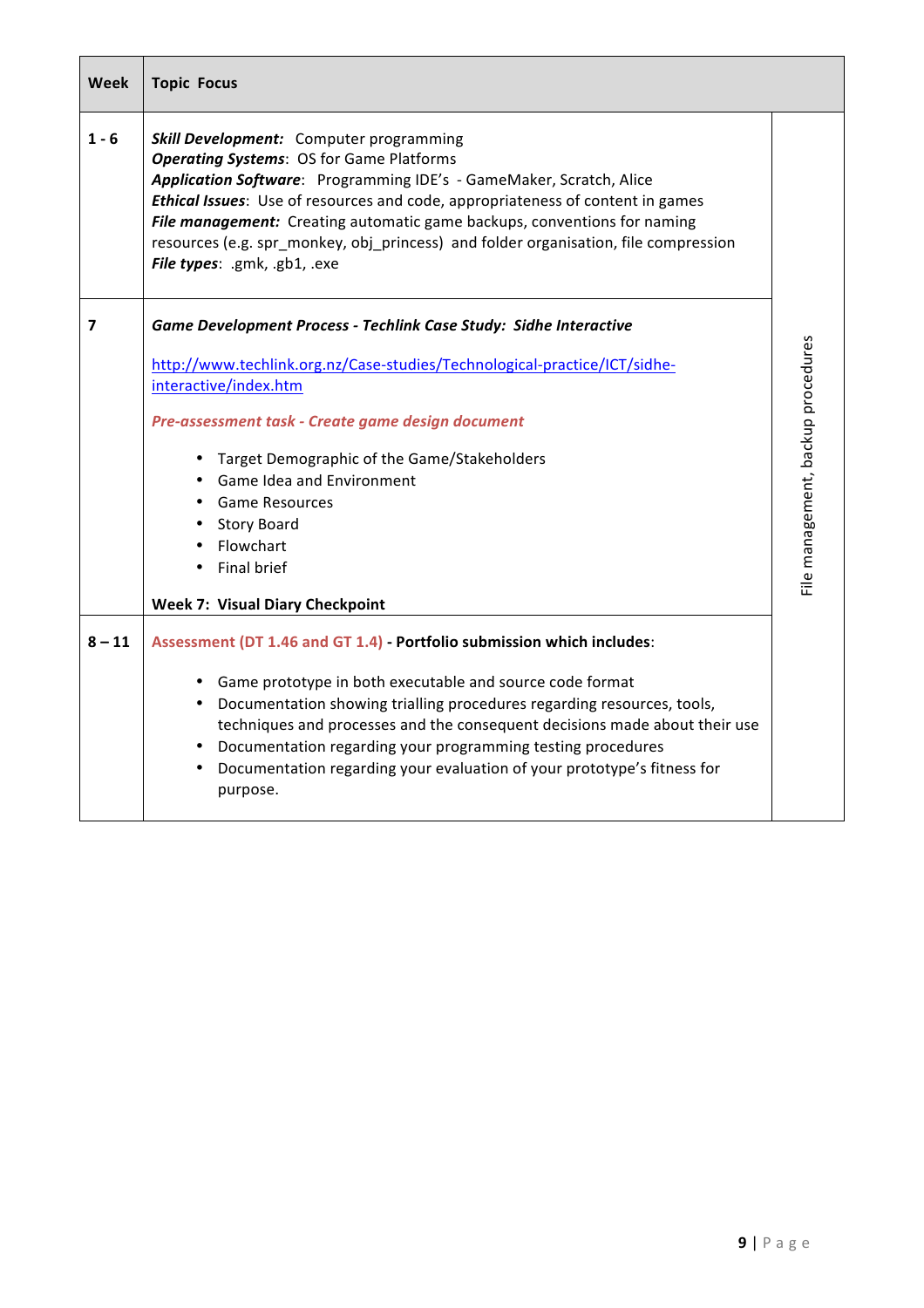| <b>Basic Concepts of Information Management</b>                                                                                                                                                                                                                                                                                                                                                                                                                           | <b>Implement Basic Procedures in Digital Media</b>                                                                                                                                                                                                                                                                                                                                                                                                    |  |  |  |
|---------------------------------------------------------------------------------------------------------------------------------------------------------------------------------------------------------------------------------------------------------------------------------------------------------------------------------------------------------------------------------------------------------------------------------------------------------------------------|-------------------------------------------------------------------------------------------------------------------------------------------------------------------------------------------------------------------------------------------------------------------------------------------------------------------------------------------------------------------------------------------------------------------------------------------------------|--|--|--|
| (AS 1.40)                                                                                                                                                                                                                                                                                                                                                                                                                                                                 | (AS 1.43)                                                                                                                                                                                                                                                                                                                                                                                                                                             |  |  |  |
| Operating system software - Installing<br>fonts, cross-platform applications<br>Application software - Graphics<br>applications (Illustrator, Gimp, Photoshop,<br>Paint) and DTP Applications (InDesign,<br>Publisher, Pages)<br>Ethical issues related to digital image<br>$\bullet$<br>creation/DTP (e.g. copyright, privacy,<br>creative commons, appropriate content)<br>File naming conventions and folder<br>$\bullet$<br>management for digital images and desktop | <b>Vector Graphics</b><br>Images for the print:<br>resolution of images for print and its impact<br>$\circ$<br>on quality<br>vector vs. raster graphics<br>$\circ$<br>colour mode (CMYK in print vs. RGB for screen<br>$\circ$<br>based documents)<br>Creating vector graphics/illustration<br>Drawing, editing and colouring basic shapes<br>$\circ$<br>Drawing and editing paths<br>$\circ$<br>Transformations, combinations, distortion<br>$\circ$ |  |  |  |
| publishing (e.g. assets folders, working files,<br>flattened files)                                                                                                                                                                                                                                                                                                                                                                                                       | Working with type<br>$\circ$                                                                                                                                                                                                                                                                                                                                                                                                                          |  |  |  |
| Comparing and contrasting the use of<br>different file types for different purposes<br>(e.g. vector vs. raster, .ai, .jpg, .psd, .tif,<br>.indd, .pdf)                                                                                                                                                                                                                                                                                                                    | <b>Document Layout /DTP</b><br>Review document design principles (C.R.A.P.)<br>Document setup/margins/columns/gutters<br>Text frames, importing text, linking and flowing<br>Graphic frames, placing graphics, fitting, wrapping<br>Text formatting and basic typography (review)<br>Paragraph formatting                                                                                                                                             |  |  |  |
| <b>Conceptual Design Development (Note: not summatively assessed)</b>                                                                                                                                                                                                                                                                                                                                                                                                     |                                                                                                                                                                                                                                                                                                                                                                                                                                                       |  |  |  |
| Research and analyse existing solutions to develop design ideas                                                                                                                                                                                                                                                                                                                                                                                                           |                                                                                                                                                                                                                                                                                                                                                                                                                                                       |  |  |  |
| Develop concept sketches based on research                                                                                                                                                                                                                                                                                                                                                                                                                                |                                                                                                                                                                                                                                                                                                                                                                                                                                                       |  |  |  |

• Select concepts using stakeholder feedback

| <b>Week</b> | <b>Topic Focus</b>                                                                                                                                                                                                                                                                                                                                                                                                                                                                                                                                                                              |                                    |
|-------------|-------------------------------------------------------------------------------------------------------------------------------------------------------------------------------------------------------------------------------------------------------------------------------------------------------------------------------------------------------------------------------------------------------------------------------------------------------------------------------------------------------------------------------------------------------------------------------------------------|------------------------------------|
| $1 - 7$     | Skill Development: Vector graphics, Document Layout/DTP<br><b>Operating Systems:</b> Installing fonts, Compatibility of graphics software and files across<br>operating systems<br><b>Application Software:</b> Vector drawing and desktop publishing applications<br>Ethical Issues: Copyright, intellectual property, privacy, appropriate content<br>File types: vector vs. raster, .ai, .jpg. psd, .tif, .indd, .pdf<br><b>Week 6: Visual Diary Checkpoint</b>                                                                                                                              |                                    |
| $8 - 10$    | Assessment (DT 1.43) - Portfolio submission which includes:<br>Logo developed for the game using vector graphic software<br>A multi-page desktop published document which incorporates the logo (either<br>$\bullet$<br>a DVD/CD box cover, game review article for a magazine, or instruction manual)<br>Documentation of the process for creating the logo and promotional materials<br>$\bullet$<br>which demonstrates key aspects of the knowledge, techniques and testing<br>procedures used to create the materials. This will consist of concept planning,<br>screen shots, annotations. | File management, backup procedures |